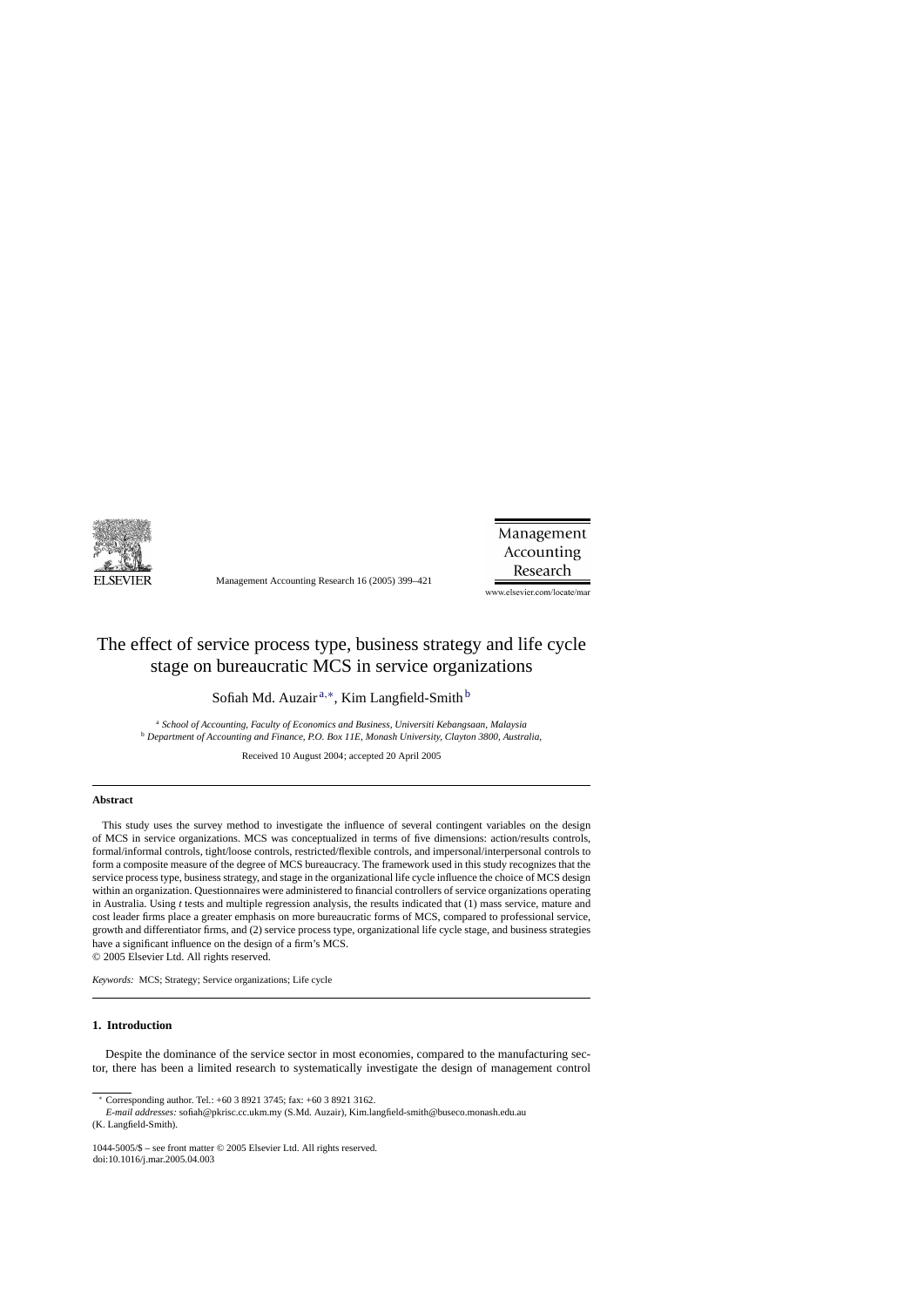systems (MCSs) in service organizations [\(Shields, 1997; Drury, 1998; Sharma, 2002; Chenhall, 2003\)](#page--1-0). The literature frequently cites the distinguishing characteristics of "pure" services from tangible goods produced in manufacturing firms as posing important implications for control in service organizations (e.g., [Brignall et al., 1991; Modell, 1998\)](#page--1-0), as they may prevent the direct applicability of management accounting systems and MCS established in the manufacturing sector, to the service sector ([Dearden,](#page--1-0) [1978\).](#page--1-0)

The unique characteristics of pure services include (1) intangibility of services, (2) inseparability of production from consumption, where customers are also involved in the production of services, (3) perishability of services, where services not consumed are lost, and (4) heterogeneity in service products, where services provided by the same person may differ between customers or differ at different times ([Fitzgerald et al., 1991; Hope and Muhlemann, 1997; McColl et al., 1998\). A](#page--1-0)n important feature of service firms relevant to the design of MCS is the significant human participation in the "production process".

Several case studies have demonstrated the process and design of MCS in service organizations and it has been suggested that the role of MCS expounded in manufacturing organizations requires a reorientation to be effectively implemented within service organisations (e.g., [Abernethy and Stoelwinder,](#page--1-0) [1991, 1995\).](#page--1-0) These studies imply that service organizations are somehow unique, requiring special attention. Nevertheless, [Sharma \(2002\)](#page--1-0) noted that much of the research undertaken in the service sector has focused on not-for-profit organizations. Thus, the need to re-orientate MCS suggested by these studies may stem from differences in the nature of operations and the organizational context between manufacturing and non-profit service firms, rather than from differences in the characteristics of service versus manufacturing organizations. The shared goal of profitability would make profit-oriented service organizations more like manufacturing firms, and more likely to implement and utilize MCS ([Sharma, 2002\).](#page--1-0) This suggests that it is possible to approach studies of MCS design in service organizations based on this common ground, rather than merely focusing on their uniqueness.

Prior studies of MCS in service organizations have tended to be case studies and have focused on organizations in a single industry (e.g., the health care industry or communications industry) or on a single organization (see, e.g., [Marginson, 1999\).](#page--1-0) As service industries span retail, health care, education, hospitality and professional services, limited generalizations can be drawn from such a narrow focus. Thus, it is hardly surprising that our knowledge of MCS in specific service industries and contexts is limited ([Modell, 1996, 1998\).](#page--1-0)

The purpose of this paper is to add to the limited body of knowledge of the design of MCS in service firms. Specifically, this paper will adopt a contingency approach and use empirical analysis to identify the influence of specific organisational variables on the design of MCS in service organizations across several industries. The contingency approach has been subject to some criticism, particularly in relation to variable definition and measurement and its reliance on traditional functionalist theories rather than consideration of interpretative and critical views (see, e.g.,[Covaleski et al., 1996; Hartmann and Moers, 1999\). H](#page--1-0)owever, it has also been claimed that by drawing on concepts and ideas from organizational theory, a contingency approach has much to offer in providing insights into MCS in contemporary settings, particular in service firms where there has been limited research [\(Chenhall, 2003\).](#page--1-0)

The remainder of this paper is organised as follows. First, the conceptual framework that forms the focus for this study is presented, followed by formulation of hypotheses. In the following section, the research method is outlined, detailing the sample and measurement of variables. The results of the study are then provided. The findings of the study are then reviewed and major themes are discussed. In the final section, the limitations of the study are presented and areas for future research are suggested.